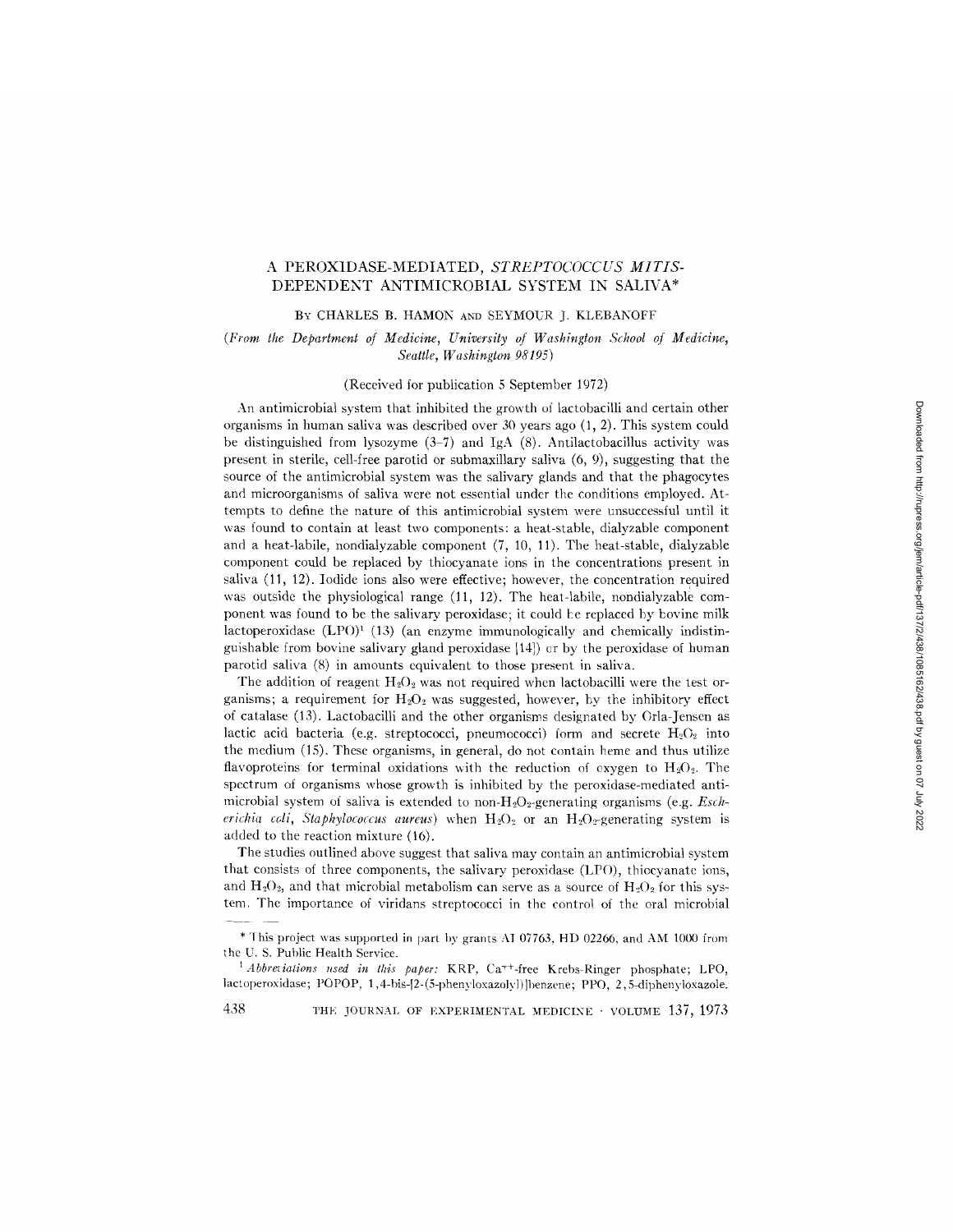flora has recently been emphasized (17). Patients treated with high doses of penicillin parenterally are subject to overgrowth and suprainfection with enteric bacilli, leading in some instances to gram-negative pneumonia. A study of the resident flora during antibiotic therapy has shown a strong correlation between the disappearance from the oropharynx of viridans streptococci and the appearance of potential pathogens in significant numbers. Previous prophylaxis with oral penicillin in patients scheduled to receive large doses of penicillin parenterally may prevent oropharyngeal overgrowth by the selection of penicillin-resistant viridans streptococci.

This paper will report on the formation of  $H_2O_2$  by *Streptococcus mitis*, a viridans streptococcus and normal resident of the oral cavity, and the utilization of the  $H_2O_2$  so formed to inhibit or kill potential pathogens in the presence of LPO and either thiocyanate or iodide ions in the concentrations present in saliva. Human mixed saliva has antimicrobial properties when combined with *S. mitis,* and the involvement of the salivary peroxidase and thiocyanate ions is suggested. The role of the LPO-mediated, *S. mitis-dependent* antimicrobial system in the control of the oral microbial flora is considered. A preliminary report on these studies has appeared elsewhere (18).

## *Materials and Methods*

*Growth and Collection of Microorganisms.--E. coli* (ATCC no. 11775), S. *aureus* 502A, S. *mitis* (ATCC no. 6249), and *Candida tropicalis* (hospital strain) were maintained on blood agar plates. *E. call, S. aureus,* and *C. tropicalis* were transferred daily to Trypticase soy broth (Baltimore Biological Laboratories, Baltimore, Md.). An overnight culture was washed twice and suspended in water to the required absorbancy at 540 nm in a Cary M15 spectrophotometer (Cary Instruments, Monrovia, Calif.).

Growth of *S. mitis* in the Trypticase soy broth resulted in a fall in pH. If the pH was allowed to fall below 5.6, there was a loss of metabolic activity, indicated by a decrease in formate oxidation. A number of procedures were employed to prevent a fall in pH below 5.8. These included an increase in the initial pH of the Trypticase soy broth, a decrease in the inoculum size, a decrease in the growth period, and variations in the mode of inoculum transfer. A procedure found to be convenient and effective was as follows. An inoculum from the blood agar plate was transferred with a loop to 14 ml of Trypticase soy broth and grown overnight at 37°C. A 2~ml sample was transferred to 12 ml of fresh broth and grown for approximately 4 h. The pH was monitored and the growth terminated when the pH fell to 5.8-6.0. The broth culture of *S. mitis* was washed twice and suspended in Ca<sup>++</sup>-free Krebs-Ringer phosphate buffer (KRP), pH 6.5, to the required absorbancy at 540 nm in a Cary M15 spectrophotometer. Where indicated, the *S. mitis* was heated at 100°C for 15 min.

*Collection of Saliva.--Parotid* and unstimulated mixed saliva were collected from normal adult volunteers. Parotid salivary flow was stimulated with citric acid troches (Sour Lemons, Regal Crown Co., England), and collection was made directly from Stenson's duct with the apparatus described by Curby (19). The mixed or parotid saliva was centrifuged at 1,600 g for 5 min, and the supernatant was sterilized either by passage through a membrane filter with a 0.45  $\mu$ m average pore size (Schleicher & Schuell Co., Keene, N. H.) or by exposure of a thin layer to ultraviolet light (General Electric G8T5 lamp, General Electric Co., Schenectady, N. Y.) at a distance of 5 in for 5 min. Where indicated, the saliva was heated at 100°C for 15 min or dialyzed against 4,000 parts of either distilled water or KRP, pH 6.5, for at least 4 h. The saliva was used on the day of collection.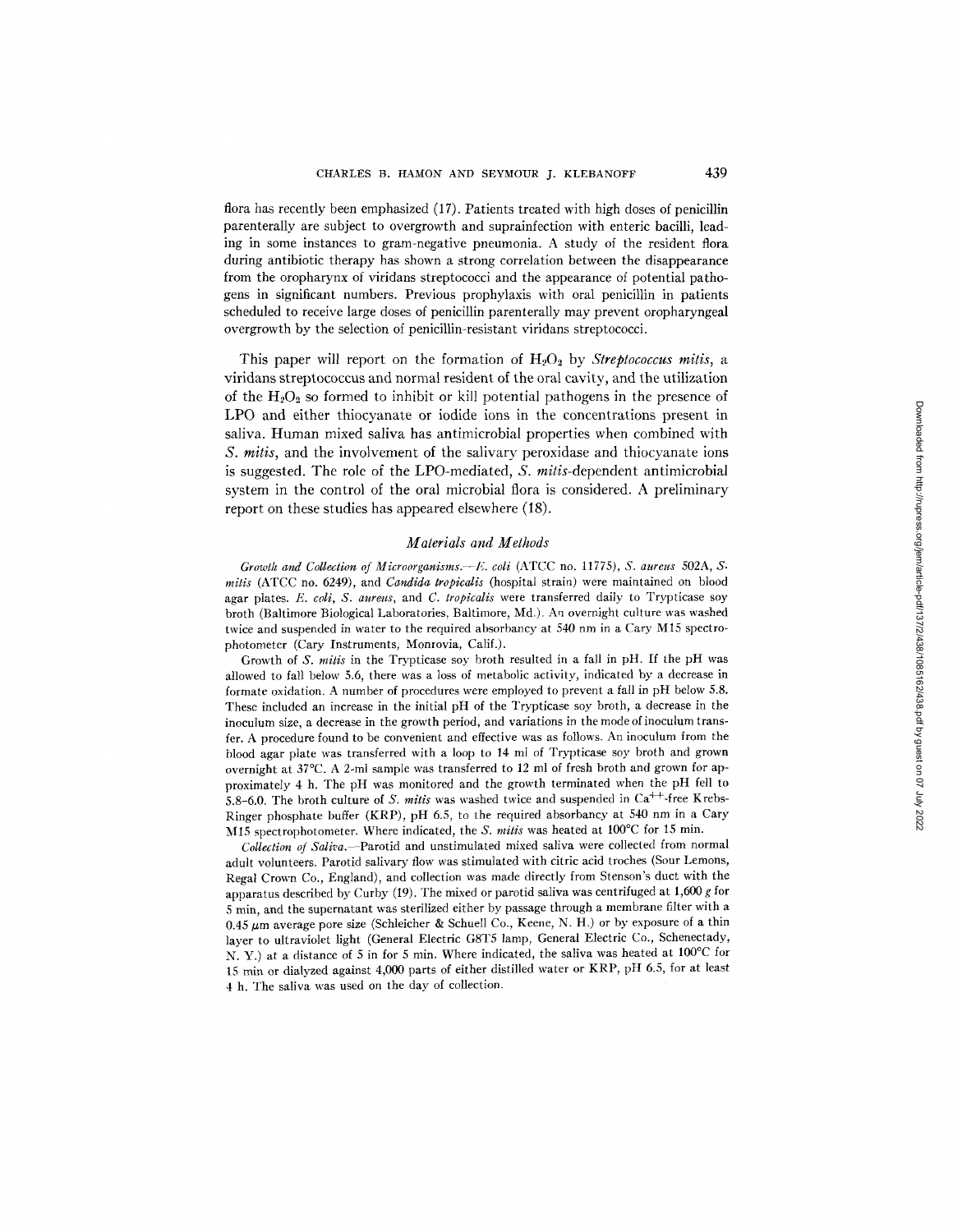*Other Special Reagents.* – -LPO was prepared from bovine milk by the method of Morrison and Hultquist (20). Peroxidase activity was determined by the  $\sigma$ -dianisidine method (21); 1 U of activity is that causing an increase in absorbancy of 0.001/min at 460 nm in a Cary M15 spectrophotometer. Catalase (beef liver, crystalline, 54,500 U/mg) was obtained from Worthington Biochemical Corp., Freehold, N. J. Where indicated, these reagents were heated at  $100^{\circ}$ C for 15 min.

*Formate Oxidation.*  $-[$ <sup>14</sup>C|Sodium formate in 70% alcohol (sp act 20-50 mCi/mmol), obtained from New England Nuclear, Boston, Mass., was evaporated to dryness under nitrogen, dissolved in water to an activity of 25  $\mu$ Ci/ml, and frozen in small samples. On the day of the experiment, a tube of the stock solution was thawed, and a drop of 0.01 M HC1 was added to drive off dissolved  ${}^{14}CO_2$  (or bicarbonate) present as a contaminant in the preparation. This substantially decreased the background radioactivity usually observed during measurements of the conversion of formate to CO<sub>2</sub>.

The reaction mixtures indicated in the legends of the tables and figures were incubated in liquid scintillation vials at 37°C in a water bath oscillating 80 times/rain. The vial was stoppered throughout the incubation with a rubber stopper to which was attached a hanging plastic cup containing 0.2 ml of  $10\%$  KOH. After incubation for the periods indicated, 0.2 ml of 2 N H<sub>2</sub>SO<sub>4</sub> was added through a no. 22 needle already in place in the rubber stopper. The needle was corked when not in use. The reaction mixture was incubated for an additional 45 rain. The contents of the plastic cup were transferred to a liquid scintillation vial containing 20 ml of a toluene-ethanol-2,5-diphenyloxazole(PPO)-l,4-bis-[2-(5-phenyloxazolyl)]benzene (POPOP) fiuor (22) and were counted in a Packard Tri-Carb liquid scintillation counter (Packard Instrument Co., Downers Grove, Ill.). The results were expressed as the number of nanomoles of formate oxidized. The radioactivity in the plastic cup after incubation of  $[^{14}C]$ formate in buffer alone (background) was subtracted from the experimental values.

*Microbicidal Activity.* — Microbicidal activity was determined by two procedures:

(a) In some of the experiments in which  $E$ , *coli* was the target organism, all the components of the reaction mixture (see legends) were incubated in  $18 \times 75$ -mm test tubes at 37°C in a water bath oscillating 80 times/min. At intervals, a 0.1-ml sample of the reaction mixture was diluted with water, and the viable cell count was determined by the pour plate method using Trypticase soy agar containing 0.1 U/ml of potassium penicillin G (E. R. Squibb & Sons, New York). This amount of penicillin was found to be sufficient to kill the *S. mitis* while allowing the *E. coli* to form colonies and be counted.

(b) TechniLab dialysis cells (1-ml vol; TechniLab Instruments, Division of Bel-Art Products, Pequannock, N. J.) were employed in experiments in which *S. mitis* was separated from the target organism *(S. aureus, E. coli, or C. tropicalis)* by a dialysis membrane. The components were added to either side of the membrane as indicated in the legends, and the dialysis cells were placed on their faces and rotated 80 times/rain on a rotary shaker (New Brunswick Scientific Co., New Brunswick, N. J.). At intervals, samples were removed from the side containing the target organism, and the viable cell count was determined, as described above, using Trypticase soy agar that did not contain penicillin.

*Growth Inhibilion.--The* components indicated in the legends were placed on either side of a dialysis membrane in TechniLab dialysis cells and were incubated for 60 min at  $37^{\circ}$ C on a rotary shaker, as described above. At the end of the incubation period, a sample (0.8 ml) from the side containing the target organism was transferred to a  $10 \times 75$ -mm Coleman cuvette (Perkin-Elmer Corp., Coleman Instruments Division, Maywood, Ill.) containing 0.2 ml of five-times concentrated Trypticase soy broth. The cuvettes were incubated for the periods indicated at 37°C in a water bath oscillating 80 times/min, and the optical density change at 540 nm was determined with a Coleman Junior Spectrophotometer. Additional phosphate buffer was added to the reaction mixture (see legends) to maintain the pH at 6.5 during the prolonged incubation and growth periods. In its absence the pH fell with a retardation of *E. coli* growth.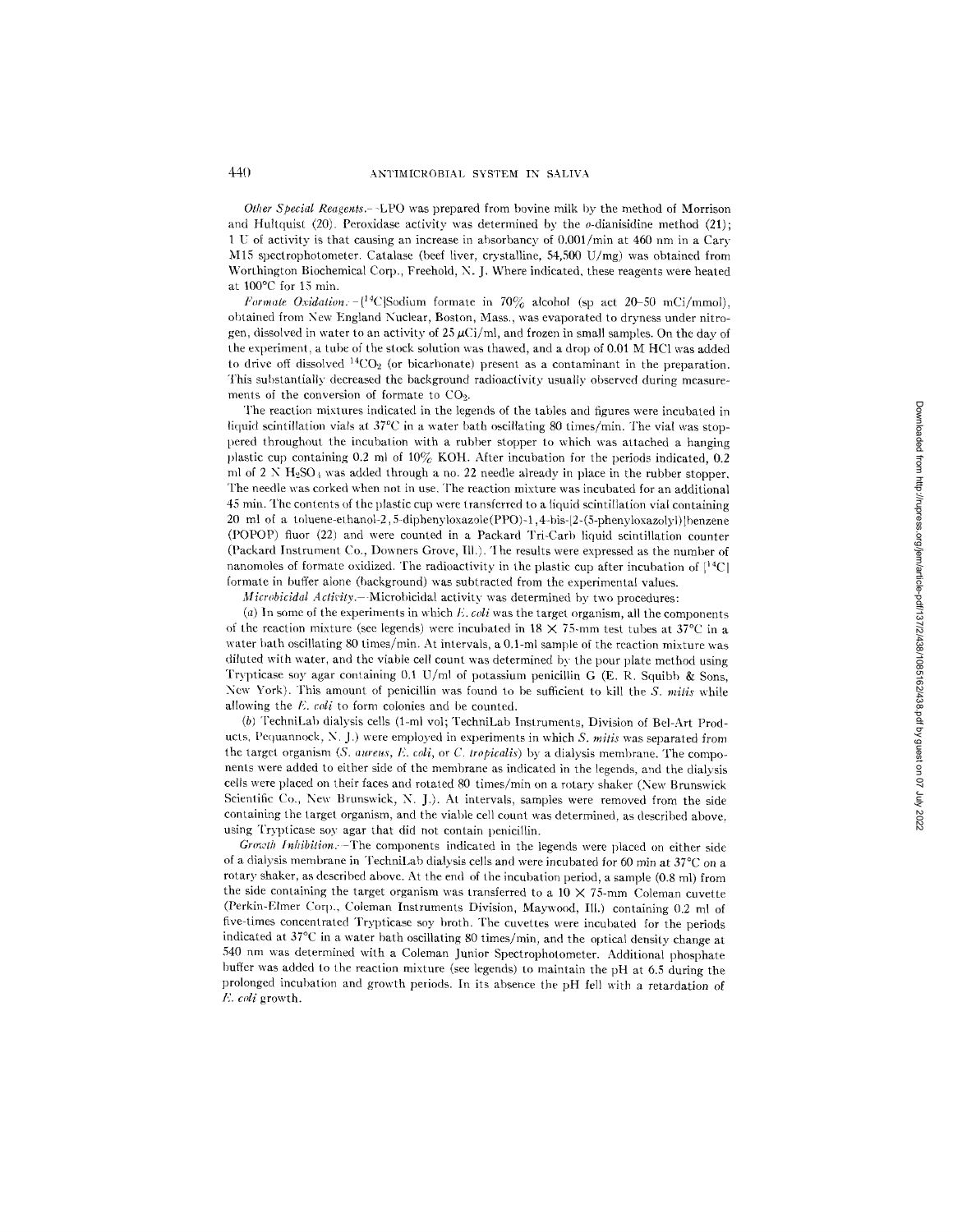*Amino Acid Incorporation.*  $-[U^{-14}C]$ L-valine in 0.01 M HCI (sp act 250 mCi/mmol), obtained from New England Nuclear, was diluted with water to an activity of  $2 \mu C i/m$ , frozen in small samples, and thawed for each day's experiment. The components indicated in the legends were placed on either side of a dialysis membrane in TechniLab dialysis cells and incubated at  $37^{\circ}$ C for 30 min on a rotary shaker, as described above. A 0.5-ml sample from the side containing the target organism was transferred to an  $18 \times 75$ -mm test tube containing 0.05 ml of  $[U^{-14}C]$ L-valine (0.1  $\mu$ Ci), and the tubes were incubated for 30 min at 37°C in a water bath oscillating 80 times/rain. The reaction mixture was then diluted to 5.0 ml with sterile, distilled water and filtered through a  $0.45-\mu m$  membrane filter in an E-8B Precipitation Apparatus (Tracerlab Div., LFE Electronics, Richmond, Calif.). The filters were washed with 10 ml of water, placed in liquid scintillation vials, and digested with 0.5 ml of NCS solubilizer (Nuclear-Chicago Corp., Des Plaines, Ill.). 10 ml of the toluene-ethanol-PPO-POPOP fluor were added, and the samples were counted in a liquid scintillation counter. The results were corrected for background and for counts retained by the filter in the absence of bacteria.

#### RESULTS

 $H_2O_2$  *Production by S. mitis.*—The conversion of [<sup>14</sup>C]formate to <sup>14</sup>CO<sub>2</sub> by catalase and  $H_2O_2$  can be employed as a measure of  $H_2O_2$  formation. Table I demonstrates the conversion of  $[{}^{14}$ C|formate to  ${}^{14}$ CO<sub>2</sub> by catalase and *S. milis.* Little or no formate oxidation was observed when the catalase or *S. mitis* was either deleted or heated at 100°C for 15 min. The addition of glucose to the incubation medium was required for optimum formate oxidation; this metabolite is presumably required for  $H_2O_2$  formation by the streptococci. The optimal pH was 6.0 6.5 (Fig. 1). Formate oxidation increased linearly with the *S. mitis*  concentration over the range  $0.5-4 \times 10^7$  organisms/ml. Conditions optimal for H<sub>2</sub>O<sub>2</sub> production by *S. mitis* were employed in the remainder of the study.

*Antimicrobiat Activity of the LPO-Iodide-S. mitis System.--Table* II demonstrates the bactericidal effect of LPO, iodide, and *S. mitis* on *E. coli* and the requirement for each component of the antimicrobial system. Heating either the *S. mitis* or the LPO at 100°C for 15 min abolished the antimicrobial effect. Catalase (12  $\mu$ g/ml) also was inhibitory whereas heated catalase at this concentration was not, which suggests that  $H_2O_2$  is involved. Increasing the

| TABLE I                         |  |  |
|---------------------------------|--|--|
| $H_2O_2$ Production by S. mitis |  |  |

| Supplements                           | Formate oxidation          |
|---------------------------------------|----------------------------|
|                                       | $nmol/107$ organisms per h |
| <i>S. mitis</i> $+$ catalase          | 76.0                       |
| S. mitis                              | 0.5                        |
| Catalase                              | 0.0                        |
| <i>S. mitis</i> (heated) $+$ catalase | 0.0                        |
| <i>S. mitis</i> $+$ catalase (heated) | 0.2                        |

The reaction mixture contained  $[{}^{14}C]$ sodium formate, 1,000 nmol (0.25  $\mu$ Ci); glucose, 2  $\mu$ mol; KRP, pH 6.5, to a final volume of 0.5 ml; and the supplements indicated below as follows: *S. mitis,*  $2 \times 10^7$  organisms; catalase,  $162~\mu$ g. Incubation period, 60 min.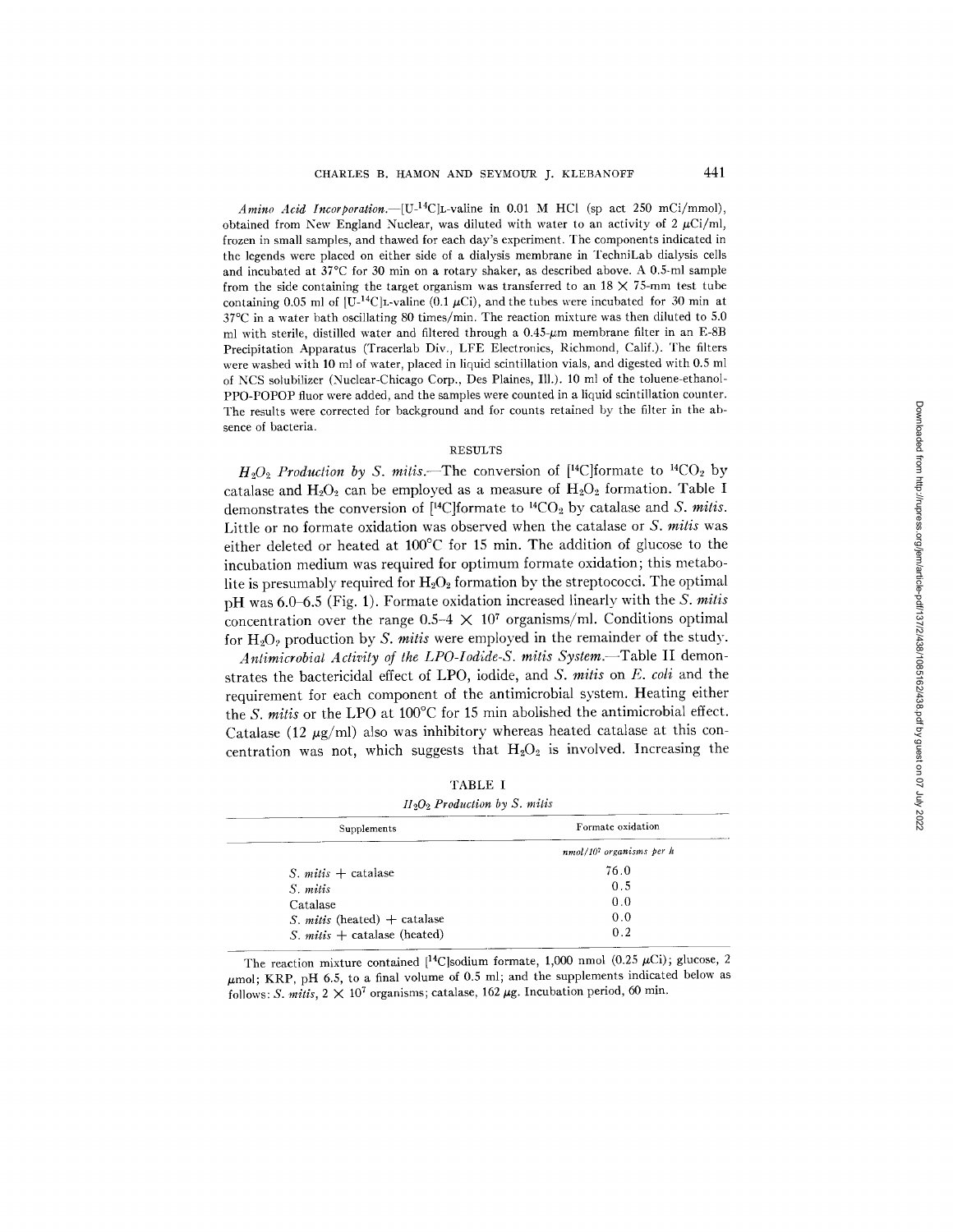

FIG. 1. Effect of pH on formate oxidation *by S. mitis.* The reaction mixture was as described in Table *I (S. mitis +* catalase) except that the pH of the KRP was varied. The pH of the final reaction mixture was as indicated. Incubation period, 60 min.

**'FABLE** II *Microbicidal Effec! of LPO-lodlde-S. mitis on E. coh* 

| Supplements'                                            | Viable cell count.                    |
|---------------------------------------------------------|---------------------------------------|
|                                                         | organisms/ml $\times$ 10 <sup>6</sup> |
| None                                                    | 5.2                                   |
| $LPO + iodide + S. mitis$                               | 0.027                                 |
| $LPO + iodide$                                          | 5.6                                   |
| $LPO + S.$ mitis                                        | 5.4                                   |
| Iodide $+ S.$ mitis                                     | 4.9                                   |
| LPO (heated) $+$ jodide $+$ <i>S. mitis</i>             | 6.9                                   |
| $LPO + iodide + S.$ mit is (heated)                     | 5.0                                   |
| LPO + iodide + S. mitis + catalase $(6 \mu g)$          | 3.9                                   |
| LPO + iodide + S. mitis + catalase (6 $\mu$ g) (heated) | 0.017                                 |
| LPO + iodide + S. mitis + albumin $(6 \mu g)$           | 0.023                                 |
| LPO + iodide + S. mitis + catalase (60 $\mu$ g)         | 4.9                                   |
| LPO + iodide + S. mits + catalase (60 $\mu$ g) (heated) | 5.0                                   |
| LPO + iodide + S. mitis + albumin (60 $\mu$ g)          | 4.9                                   |

The reaction mixture contained KRP, pH 6.5, to a final volume of 0.5 ml; *E. coli*, 2.5  $\times$  $10^6$  organisms; glucose, 2  $\mu$ mol; and the supplements indicated below as follows: LPO, 15 U; sodium iodide, 5 nmol; *S. mitis*,  $5 \times 10^6$  organisms. Catalase and crystalline bovine albumin were added in the amounts shown. Incubation period, 60 min.

catalase concentration 10-fold resulted in an inhibition that was unaffected by heat treatment, which suggests a nonspecific inhibitory effect of protein at this concentration. This is supported by the inhibitory effect of high (120  $\mu$ g/ml), but not of low (12  $\mu$ g/ml), concentrations of albumin.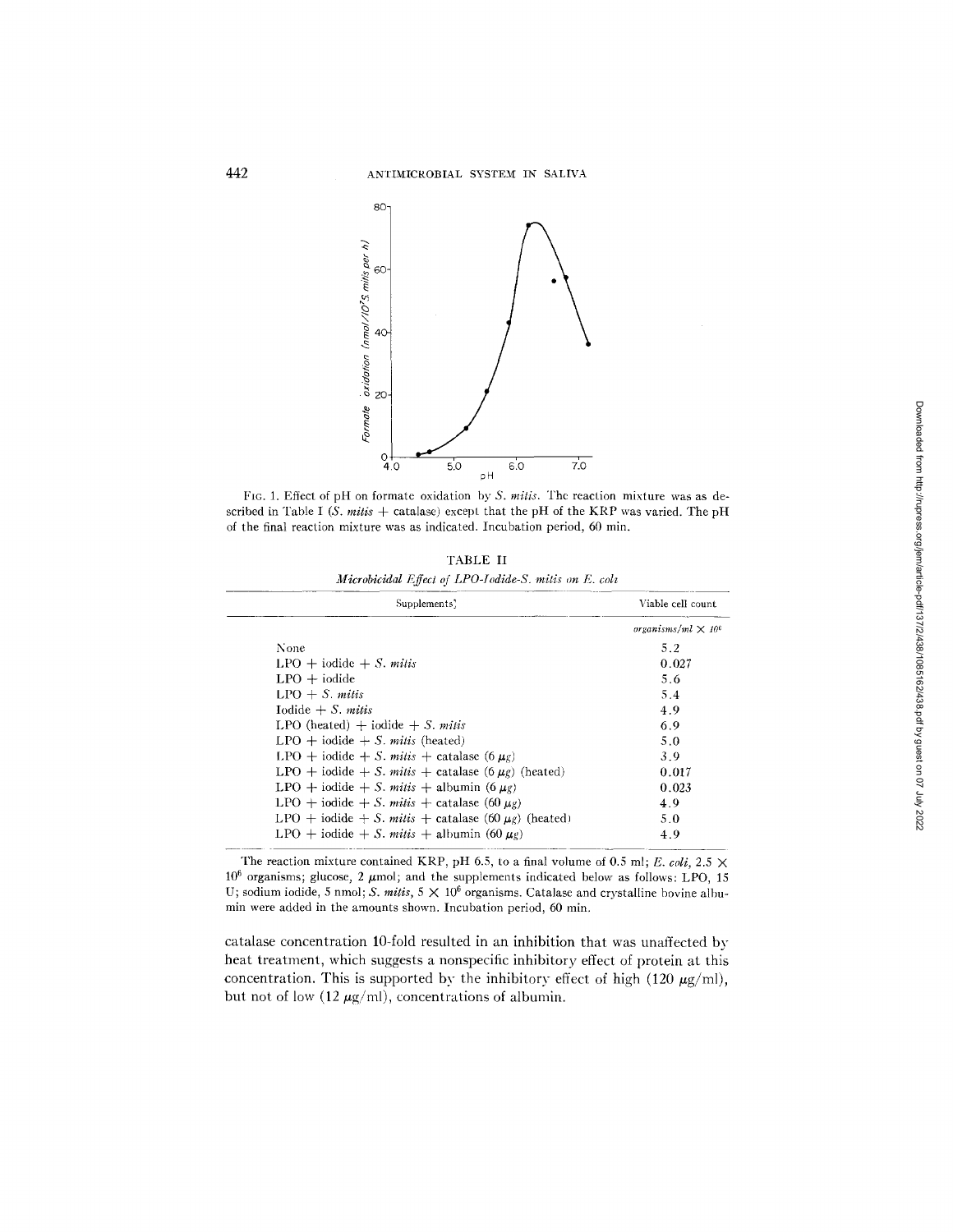The lactoperoxidase concentration employed in Table II was  $30$   $o$ -dianisidine U/ml, which is comparable with that found in saliva (13). However, the iodide concentration employed in Table II was  $10^{-5}$  M or 127  $\mu$ g/100 ml, which is outside the physiological range (3.5 to 24  $\mu$ g/100 ml [12]). Fig. 2 demonstrates the effect of a decrease in iodide concentration on the bactericidal activity of the LPO-iodide-S. mitis system. The fall in E. coli viable cell count varied from 33 to 92% over the physiological range of iodide concentration in saliva (shown in the shaded area).

In the experiments reported in Table II and Fig. 2, the E. coli viable cell count was determined in the presence of S. mitis by the addition of penicillin to the Trypticase soy agar in concentrations that killed  $S$ , milis but did not



FIG. 2. Effect of iodide concentration on bactericidal activity of LPO-iodide-S. **mitis.**  The reaction mixture was as described in Table II (LPO  $+$  iodide  $+$  S. *mitis*) except that the iodide was varied as indicated. Incubation period, 60 min.

affect E. coli. Testing the effect of the LPO-iodide-S. mitis system on the penicillin-sensitive organism S. aureus 502A required an alteration in technique. The S. mitis was separated from the target organism by a dialysis membrane, and the viable cell count of the target organism was determined by the use of agar that did not contain penicillin. The S. mitis was protected from the toxic affect of the microbicidal system since LPO was added only to the side containing the target organism.

Table III demonstrates that under these conditions S. aureus, E. coli, and C. tropicalis are killed only when the complete LPO-iodide-S. mitis system was employed. The separation of *S. milis* and the target organism by a dialysis membrane indicates that the low-molecular-weight substance required for the microbicidal effect is generated by *S. mitis*. That this substance is  $H_2O_2$  is suggested by the inhibitory effect of catalase (but not heated catalase) on the microbicidal system.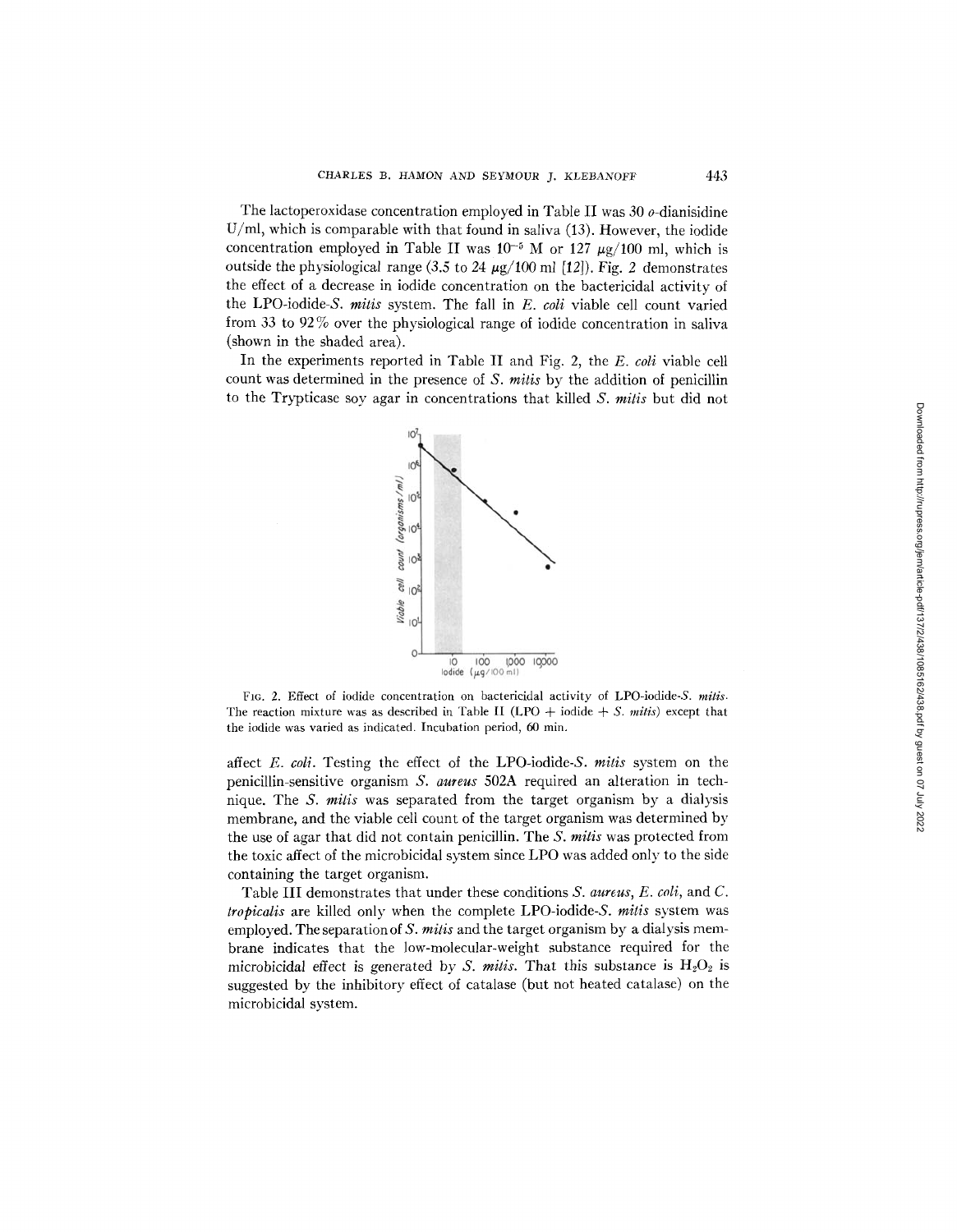*Microbicidal Effect of LPO-Iodide-S. mitis on S. aureus, F. coli, and C. tropicalis* 

|                                            | Viable cell count                     |         |              |  |  |
|--------------------------------------------|---------------------------------------|---------|--------------|--|--|
| Supplements                                | S. aureus                             | E. coli | C tropicalis |  |  |
|                                            | organisms/ml $\times$ 10 <sup>5</sup> |         |              |  |  |
| None                                       | 29                                    | 36      | 1.3          |  |  |
| $LPO + iodide + S. mitis$                  | 0.009                                 | 0.002   | 0.035        |  |  |
| $LPO + iodide$                             | 32                                    | 33      | 0.92         |  |  |
| $LPO + S.$ mitis                           | 31                                    | 36      | 0.90         |  |  |
| Iodide $+ S.$ mitis                        | 30                                    | 41      | 1.1          |  |  |
| LPO (heated) $+$ iodide $+ S$ , mitis      | 29                                    | 40      | 1.1          |  |  |
| $LPO + iodide + S. mitis (heated)$         | 27                                    | 38.     | 0.86         |  |  |
| LPO + iodide + S. mitis + catalase         | 28                                    | 40      | 1.3          |  |  |
| LPO + iodide + S. mits + catalase (heated) | 0.005                                 | 0.004   | 0.019        |  |  |

To side A of the dialysis cell were added KRP, pH 6.5, to a final volume of 1.0 ml; glucose, 2  $\mu$ mol; and, where indicated, *S. mitis*,  $1 \times 10^8$  organisms and sodium iodide, 10 nmol. To side B were added KRP, pH 6.5, to a final volume of 1.0 ml; glucose, 2  $\mu$ mol; either S. *aureus, 3*  $\times$  10<sup>6</sup> organisms, *E. coli,* 4  $\times$  10<sup>6</sup> organisms, or *C. tropicalis, 3*  $\times$  10<sup>5</sup> organisms; and where indicated, sodium iodide, 10 nmol; LPO, 30 U; or catalase, 12  $\mu$ g. Incubation period, 60 min.

*A ntimicrobial Activity of the LPO-Thiocyanale-S. mitis System.--When* iodide ions were replaced by thiocyanate ions under the conditions employed in Tables II and IH, no decrease in the viable cell count of the target organism was observed. However, an antimicrobial effect was demonstrable with thiocyanate ions when an inhibition of growth in complete growth medium or an inhibition of the uptake of amino acid was employed as an indication of microbial damage.

Table IV demonstrates the inhibitory effect of the LPO-thiocyanate-S. *rnitis* system on the growth of *E. cell* in complete growth medium. In this experiment, *S. mitis* was separated from *E. coli* (and LPO) by a dialysis membrane during a 60-min incubation with components of the antimicrobial system. The rate of growth of the *E. coli* in complete growth medium over a 3-h period was then determined. The complete LPO-thiocyanate-S. *mills* system was required for the inhibition of the growth of E. *coli* under these conditions, and heat treatment of either LPO or *S. mills* abolished the inhibitory effect. Catalase, but not heated catalase, protected the target organism, which suggests the involvement of H<sub>2</sub>O<sub>2</sub>. Similar results were obtained when S. *aureus* replaced *E. coli* as the target organism.

Fig. 3 shows that the LPO-thiocyanate-S. *mitis* system also inhibits the uptake of L-valine bv E. *coli. E. coli* was separated from *S. raids* by a dialysis membrane during a 30-min incubation with components of the antimicrobial system. The *E. coli* was then transferred to a tube containing  $[$ <sup>14</sup>C $]$ L-valine, and the uptake of amino acid by the bacteria was determined. As in the growth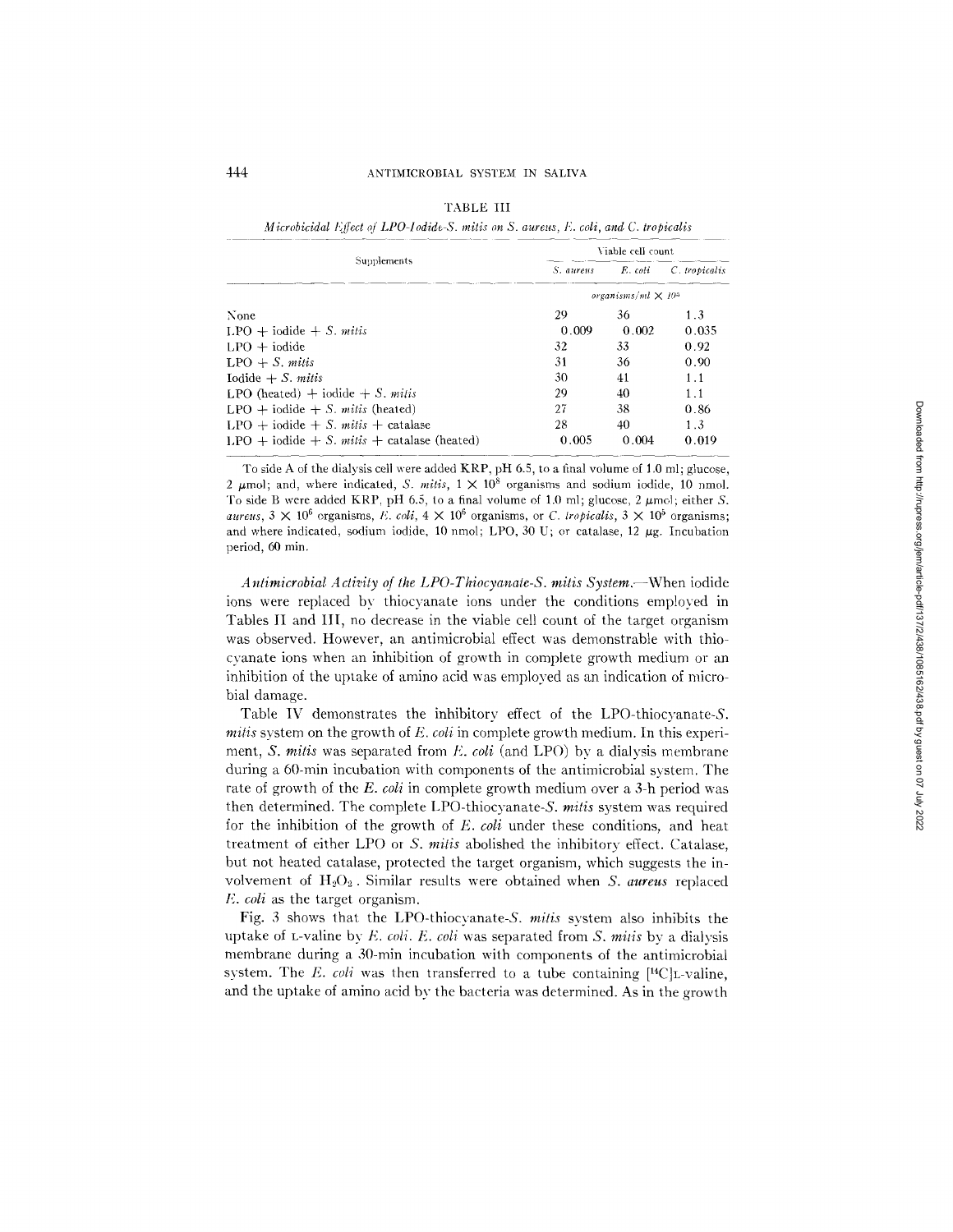| <b>TABLE IV</b> |                                                         |  |  |  |  |  |  |  |
|-----------------|---------------------------------------------------------|--|--|--|--|--|--|--|
|                 | Effect of LPO-Thiocyanate-S. Mitis on Growth of E. coli |  |  |  |  |  |  |  |

| Supplements                                     | E. coli growth                       |
|-------------------------------------------------|--------------------------------------|
|                                                 | $\Delta$ OD $\times$ 10 <sup>3</sup> |
| None                                            | 195                                  |
| $LPO + thiocyanate + S. mitis$                  | 20                                   |
| $LPO +$ thiocyanate                             | 190                                  |
| $LPO + S.$ mitis                                | 170                                  |
| Thiocyanate $+ S$ . <i>mitis</i>                | 190                                  |
| S. mitis                                        | 180                                  |
| LPO (heated) $+$ thiocyanate $+ S$ . mitis      | 180                                  |
| $LPO + thiocyanate + S. mitis (heated)$         | 185                                  |
| LPO + thiocyanate + S. mits + catalase          | 195                                  |
| LPO + thiocyanate + S. mits + catalase (heated) | 20                                   |

To side A of the dialysis cell were added KRP, pH 6.5, to a final volume of 1.0 ml; glucose, 2  $\mu$ mol; phosphate buffer pH 7.0, 40  $\mu$ mol; and where indicated, *S. milis*,  $8 \times 10^8$  organisms; sodium thiocyanate, 4  $\mu$ mol; and catalase, 24  $\mu$ g. To side B were added KRP, pH 6.5, to a final volume of 1.0 ml; glucose, 2  $\mu$ mol, phosphate buffer pH 7.0, 40  $\mu$ mol; *E. coli*,  $5 \times 10^{7}$ organisms; and where indicated, sodium thiocyanate, 4  $\mu$ mol; catalase, 24  $\mu$ g; and LPO, 30 U. Growth period, 3 hr.



FIG. 3. Effect of LPO-thiocyanate-S. *mitis* on valine incorporation by *E. coli.* To side A of the dialysis cells were added KRP pH 6.5 to a final volume of 1.0 ml; glucose, 2  $\mu$ mol; and where indicated, *S. mitis,*  $8 \times 10^8$  organisms; sodium thiocyanate, 1  $\mu$ mol; or catalase, 24  $\mu$ g. To side B were added KRP pH 6.5 to a final volume of 1.0 ml; glucose, 2  $\mu$ mol; E.  $\text{coli, } 5 \times 10^7$  organisms; and, where indicated, sodium thiocyanate, 1  $\mu$ mol, or LPO, 30 U. Components were heated (\*) where indicated.

experiments, all components of the antimicrobial system were required for inhibition, the effect of LPO or *S. mills* was decreased by heat treatment, and catalase protected the target organism whereas heated catalase did not.

*Antimicrobial Activity of lhe Saliva-S. milis System.-* Saliva and *S. mills* did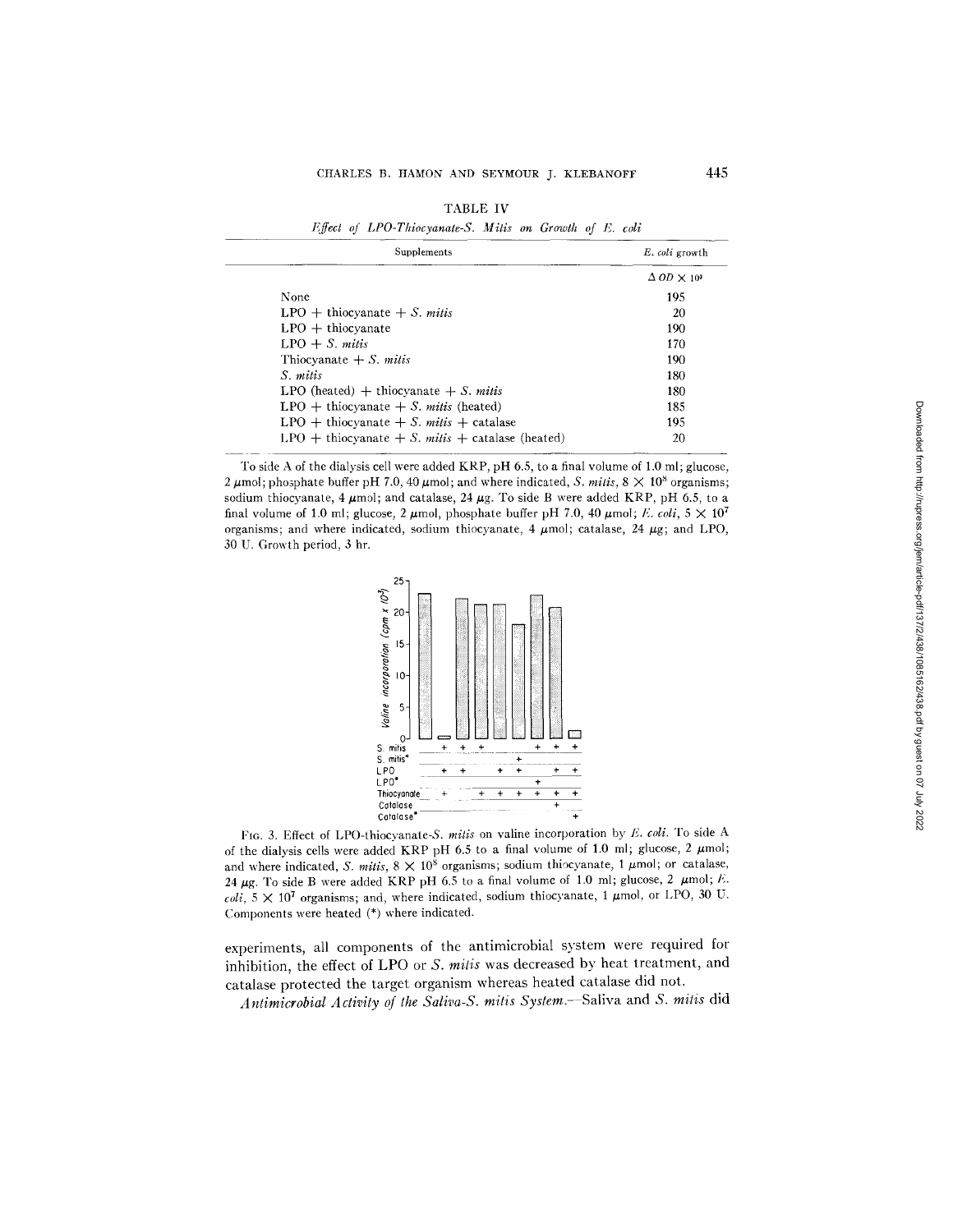not exert a bactericidal effect on *E. coli* or *S. aureus* under conditions (see Tables II and III) in which LPO, iodide, and *S. mitis* were strongly bactericidal; indeed, saliva at a concentration of 10% or greater inhibited the bactericidal activity of the LPO-iodide-S. *mitis* system. The nature of the inhibitors of this system in saliva is unknown; they may include low-molecular-weight reducing agents (8), alternate iodine acceptors (e.g., protein), or catalase.

Saliva, however, could replace LPO and thiocyanate ions in the *S. mitis*dependent inhibition of bacterial growth and amino acid uptake. Table V demonstrates the inhibitory effect of saliva and *S. mitis* on the growth of E.

|                                                        |                                      | E. coli growth    |
|--------------------------------------------------------|--------------------------------------|-------------------|
| Supplements                                            | Mixed<br>saliva                      | Parotid<br>saliva |
|                                                        | $\Delta$ OD $\times$ 10 <sup>3</sup> |                   |
| <b>Saliva</b>                                          | 170                                  | 110               |
| Saliva $+ S$ . <i>mitis</i>                            | 35                                   | 35                |
| Saliva (heated)                                        | 125                                  | 105               |
| Saliva (heated) $+ S$ mitis                            | 140                                  | 120               |
| Saliva (heated) $+ S$ , mitis $+$ LPO                  | 20                                   | 30                |
| Saliva (dialyzed)                                      | 110                                  | 110               |
| Saliva (dialyzed) $+ S$ . mitis                        | 95                                   | 95                |
| Saliva (dialyzed) $+ S$ . <i>mitis</i> $+$ thiocyanate | 15                                   | 25                |
| Saliva + S. mitis + catalase                           | 190                                  | 155               |
| Saliva $+ S$ . <i>mitis</i> $+$ catalase (heated)      | 50                                   | 50                |

| <b>TABLE V</b>                                 |  |  |  |  |  |  |
|------------------------------------------------|--|--|--|--|--|--|
| Effect of Saliva-S. mitis on Growth of E. coli |  |  |  |  |  |  |

The reaction mixture was as described in Table IV except that mixed or parotid saliva (intact, heated, or dialyzed), *80%,* was added to side B and the amount of sodium thiocyanate employed was  $0.5 \mu$ mol. Growth period, 2 h.

*coli* in complete growth medium. Growth inhibition was abolished by heat treatment of the saliva; full activity was restored by the addition of LPO in physiologic amounts. Growth inhibition was also decreased (but not abolished) when the saliva was dialyzed; activity was restored when thiocyanate was added in physiologic concentrations. Catalase, but not heated catalase, protected the target organism from the antimicrobial effect of the saliva-S, *mills* system.

Fig. 4 shows that the uptake of valine by *E. coli* was stimulated by either intact, dialyzed, or heated saliva. The further addition of *S. mitis* to intact saliva resulted in a marked reduction in valine uptake. This inhibitory effect of saliva and *S. mitis* was considerably reduced when either heated or dialyzed saliva was employed. However, the addition of physiological concentrations of LPO to heated saliva or of thiocyanate to dialyzed saliva decreased valine incorporation to the level observed with whole saliva. As with previous systems, catalase protected the target organisms whereas heated catalase did not.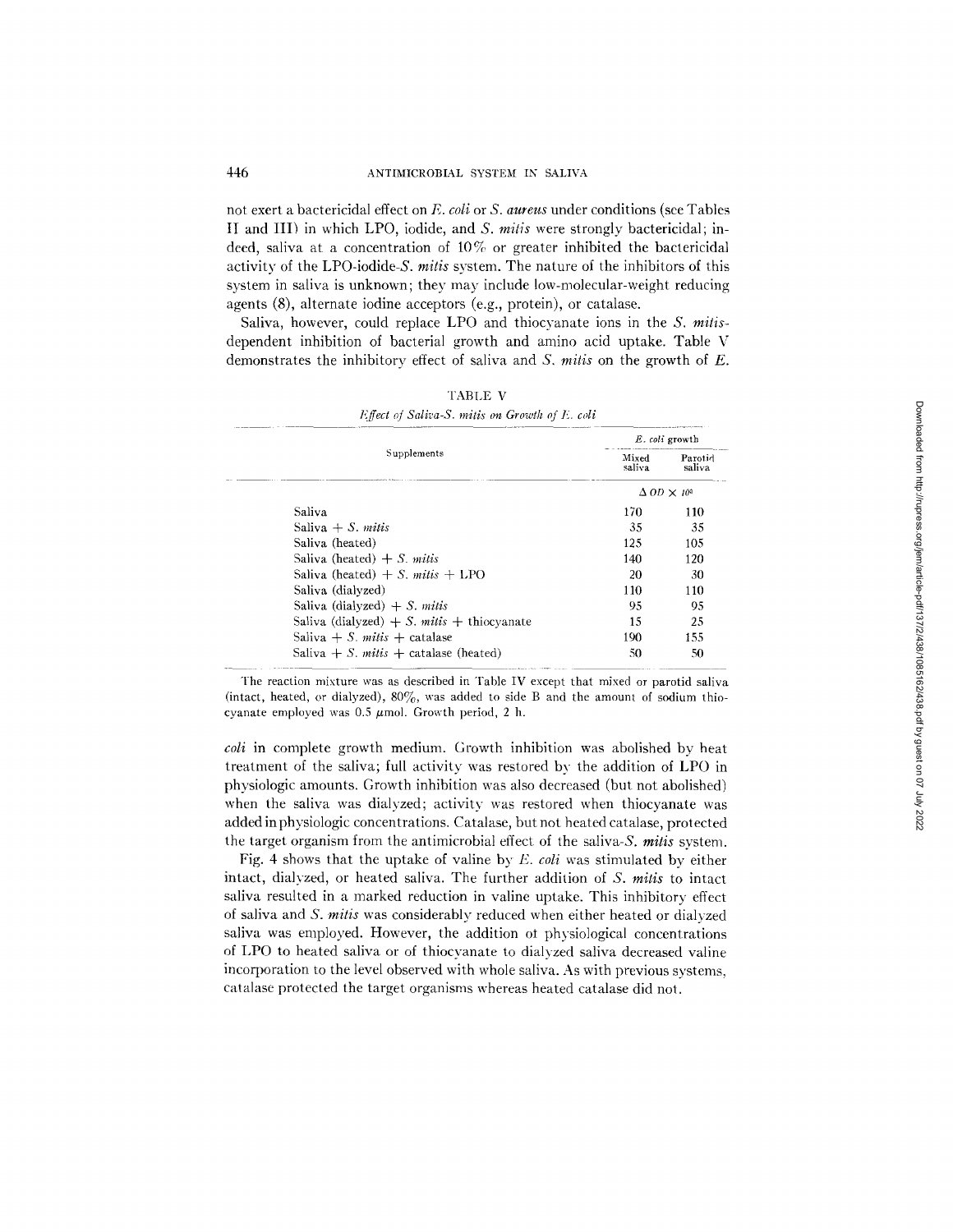

FIG. 4. Effect of saliva-S, *mitis* on valine incorporation by E. *coli.* The reaction mixture was as described in Fig. 3 except that mixed saliva (intact, heated, or dialyzed) was added to side B. Components were heated (\*) or dialyzed (\*\*) where indicated.

#### DISCUSSION

The oral microbial flora is normally maintained under careful control by a variety of mechanical and chemical factors. It is probable that among these is an antimicrobial system composed of the salivary peroxidase, thiocyanate ions, and the  $H_2O_2$  produced by viridans streptococci and other salivary microorganisms.

Alpha-hemolytic streptococci were isolated from the saliva of 98% of 50 schoolchildren by Ross (23). The concentration of this organism  $(1.6-1.7 \times 10^{7}/$ ml) was higher than that of any other organism detected. Other  $H_2O_2$ -generating organisms in saliva include pneumococci, aerobic lactobacilli, *S. fecahs* and beta-hemolytic streptococci. Kraus et al. (24) have reported that most (58%) of the aerobic salivary bacteria form  $H_2O_2$  in vitro. However, these investigators could not detect free  $H_2O_2$  in saliva in concentrations in excess of 1  $\mu$ g/ml (the lower limit of sensitivity of their assay procedures). They concluded that this was due to the high threshold of their assay procedures and to the presence in saliva of agents that destroy  $H_2O_2$ , namely, peroxidase and catalase. They detected catalase activity in mixed saliva, but not in saliva collected directly from the parotid or submaxillary glands, which suggests that the source of the salivary catalase is not glandular secretions (25). Oral microorganisms were suggested. It is of interest in this regard that patients with acatalasia often have ulcers and gangrenous lesions in the oral cavity, possibly caused by an accumulation of  $H_2O_2$  to toxic levels.

A number of examples of the antagonistic effect of one bacterial species on another through the formation and secretion of  $H_2O_2$  have been described (26-32). We have reported here that the antimicrobial activity of *S. milis* is greatly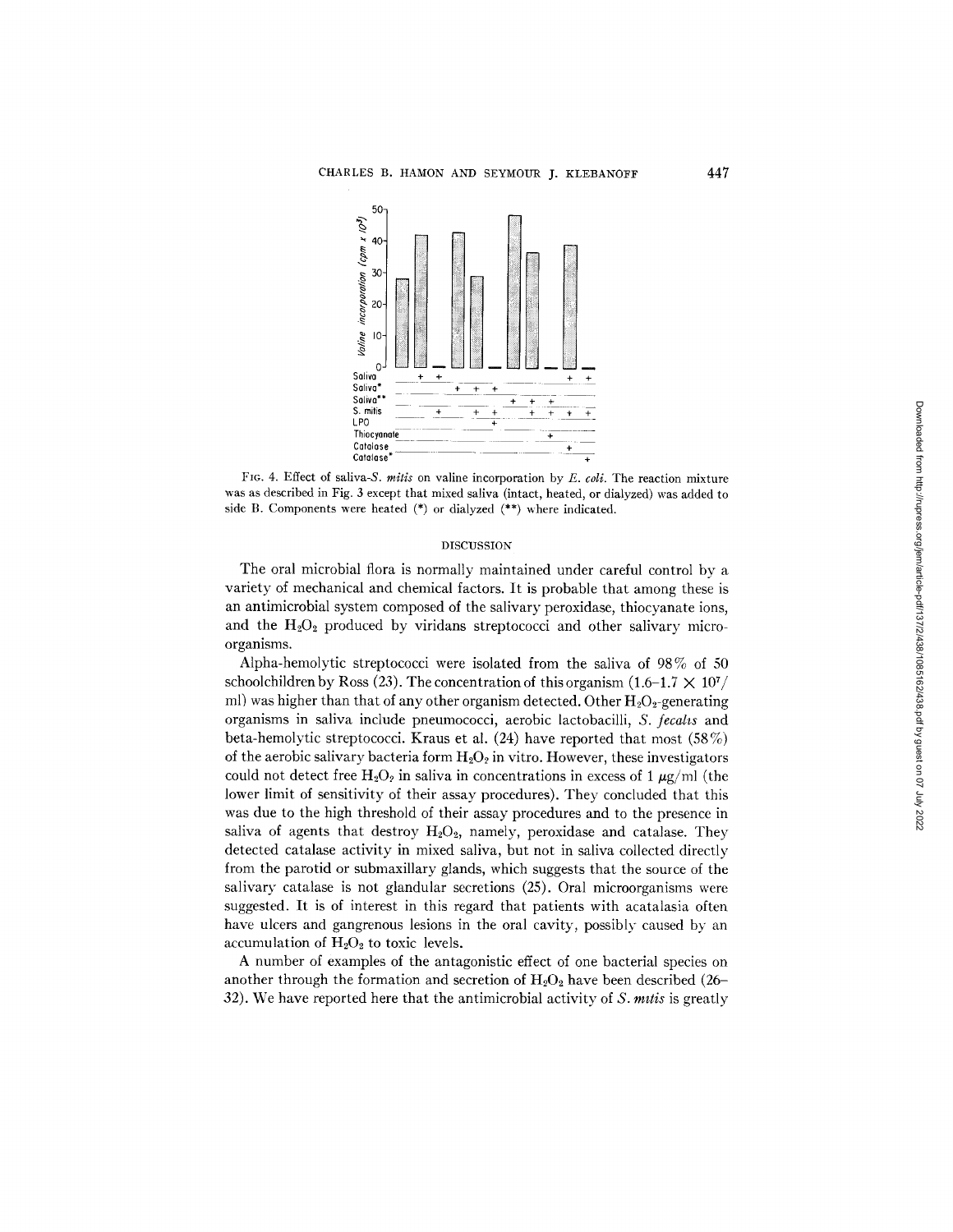increased by LPO and either iodide or thiocvanate ions in the concentrations present in saliva.

The formation of  $H_2O_2$  by S. *mitis* was demonstrated, and its utilization in the antimicrobial system was suggested bv the inhibitory effect of catalase. The activity of the LPO-iodide-S. *mitis* system was measured bv the decrease in the viable cell count of the target organism *(E. coli, S. aureus, C. tropicalis),*  and that of the LPO-thiocyanate-S. *mitis* system, by the decrease in the growth of the target organisms *(E. coli, S. aureus)* in complete growth medium or bv the inhibition of L-valine uptake by these organisms. Attempts to substitute whole saliva for LPO and iodide ions were unsuccessful; indeed, saliva inhibited the microbicidal activity of LPO, iodide, and *S. milis.* Mixed or parotid saliva, however, could substitute for LPO and thiocyanate ions in an *S. mitis-dependent antimicrobial system. The activity of saliva was reduced by* dialysis or heat treatment; thiocyanate ions in physiological concentrations increased the antimicrobial activity of dialyzed saliva *+ S. mitis,* and LPO in physiological concentrations increased the antimicrobial activity of heated saliva  $+ S$ , *mitis*, which suggests the involvement of these two agents.

The overgrowth and suprainfection that result from the suppression of the oral viridans streptococci by penicillin therapy (17) is compatible with a physiological role for the *S. milis-dependent,* peroxidase-mediated, antimicrobial system in saliva. The factors that control the activity of this system are complex. The activity may be influenced by the level of the components (LPO, thiocyanate ions,  $H_2O_2$ ) in saliva. For example, depression of salivary thiocyanate levels by the oral administration of potassium perchlorate is associated with a decrease in salivary antilactobacillus activity, whereas the increase in thiocyanate levels produced by the oral administration of potassium thiocyanate is associated with an increase in activity (12).  $H_2O_2$ -generating organisms other than *S. mills,* e.g., beta-hemolytic streptococci, *S. fecalis,* lactobacilli, and pneumococci, may contribute to the  $H_2O_2$  of saliva and to the antimicrobial activity of the salivary system.  $H_2O_2$ -generating as well as non- $H<sub>2</sub>O<sub>2</sub>$ -generating organisms are susceptible to the antimicrobial activity of the system, and thus the formation as well as the utilization of  $H_2O_2$  is affected by its action. A number of antagonists, e.g., catalase or low-molecular-weight reducing agents, are present in saliva. These inhibitors may be supplied by either the microorganisms, the oral mucosa, or the salivary glands. For example, all of the staphylococcal and diphtheroid strains that antagonized the inhibition of diphtheria bacilli by viridans streptococci or saliva have been found to produce catalase (29). The control of the microbial species of the oropharynx by this complex, peroxidase-mediated, antimicrobial system may be an important host defense mechanism.

# SUMMARY

H20: formation by *Streptococcus mitis* was measured by- the catalase-dependent conversion of [<sup>14</sup>C]formate to <sup>14</sup>CO<sub>2</sub>; it was optimal at pH 6.0-6.5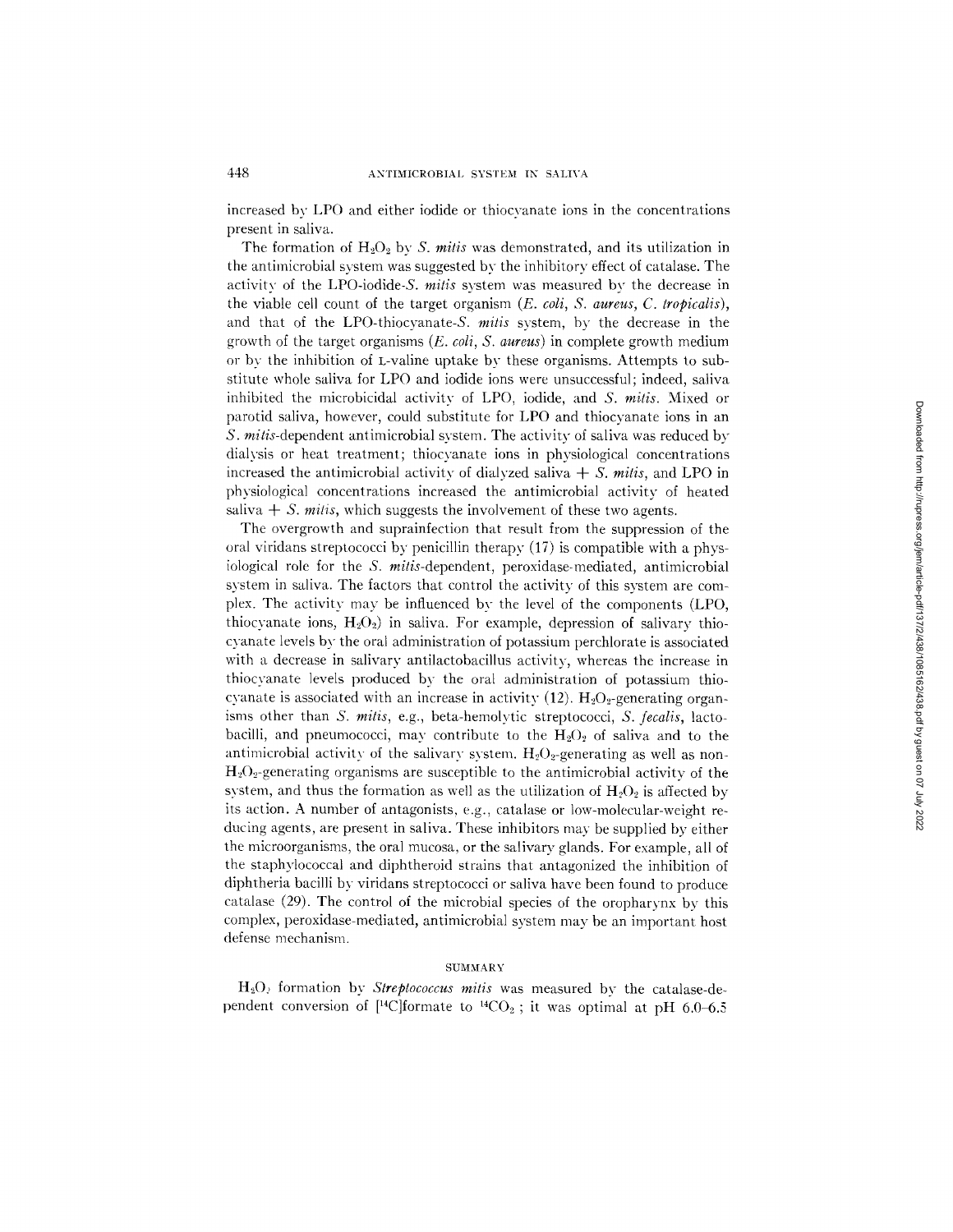and required glucose. The  $H_2O_2$  formed by *S. mitis* could be employed as a component of an antimicrobial system that also included lactoperoxidase (LPO) and either iodide or thiocyanate ions in the concentrations present in saliva. The antimicrobial effect of the LPO-iodide-S. *mitis* system was measured by the decrease in the viable cell count of the target organisms *(Escherichia coli, Staphylococcus aureus, Candida tropicalis).* The antimicrobial effect of the LPOthiocyanate-S, *mitis* svstem was measured by the decrease in the rate of growth or the rate of uptake of [14C]valine bv the target organisms *(E. coli, S. aureus).*  Mixed or parotid saliva could replace LPO and thiocyanate ions in the *S. mitis*dependent inhibition of bacterial growth and valine uptake. The presence in saliva of a peroxidase-mediated, antimicrobial system dependent on microbial metabolism for  $H_2O_2$  and its role as a natural host defense mechanism are considered.

### REFERENCES

- 1. Clough, O. W., B. G. Bibby, and G. P. Berry. 1938. The effect of saliva on *Lactobacillus acidophilus. J. Dent. Res.* 17:493.
- 2. Bibby, B. G., M. K. Hine, and O. W. Clough. 1938. The antibacterial action of human saliva. *J. Am. Dent. Assoc.* 25:1290.
- 3. Thompson, R. 1940. Lysozyme and its relation to the antibacterial properties of various tissues and secretions. *Arch. Pathol.* 30:1096.
- 4. Thompson, R. 1941. Certain antibacterial properties of saliva and tears not due to lysozyme. *J. Bacteriol.* 41:77. (Abstr.)
- 5. Van Kesteren, M., B. G. Bibby, and G. P. Berry. 1942. Studies on the antibacterial factors of human saliva. *J. Bacteriol.* 43:573.
- 6. Kerr, A. C., and D. L. Wedderburn. 1958. Antibacterial factors in the secretions of human parotid and submaxillary glands. *Br. Dent. J.* 105:321.
- 7. Zeldow, B. J. 1959. Studies on the antibacterial activity of human saliva. I. A bactericidin for lactobacilli. *J. Dent. Res.* 38:798.
- 8. Slowey, R. R., S. Eidelman, and S. J. Klebanoff. 1968. Antibacterial activity of the purified peroxidase from human parotid saliva. *J. Bacteriol.* 96:575.
- 9. Zeldow, B. J. 1955. Antibacterial activity of mixed and parotid human saliva. *J. Dent. Res.* 34:737. (Abstr.)
- 10. Matsumura, T., T. Morioka, T. Onishi, Y. Iwamoto, M. Ueda, and K. Hamada. 1962. Studies on the antibacterial factor in human saliva (S.A. factor). IV. Properties of the S.A. factor. *J. Osaka Dent. Univ.* 2:73.
- 11. Dogon, I. L., A. C. Kerr, and B. H. Amdur. 1962. Characterization of an antibacterial factor in human parotid secretions, active against *Lactobacillus casei. Arch. Oral Biol.* 7:81.
- 12. Zeldow, B. J. 1963. Studies on the antibacterial action of hmnan saliva. 111. Cofactor requirements of a lactobacillus bactericidin. *J. Immunol.* 90:12.
- 13. Klebanoff, S. J., and R. G. Luebke. 1965. The antilactobacillus system of saliva. Role of salivary peroxidase. *Proc. Soc. Exp. Biol. Med.* 118:483.
- 14. Morrison, M., P. Z. Allen, J. Bright, and W. Jayasinghe. 1965. Lactoperoxidase. V. Identification and isolation of lactoperoxidase from salivary gland. *Arch. Biochem. Biophys.* 111:126.